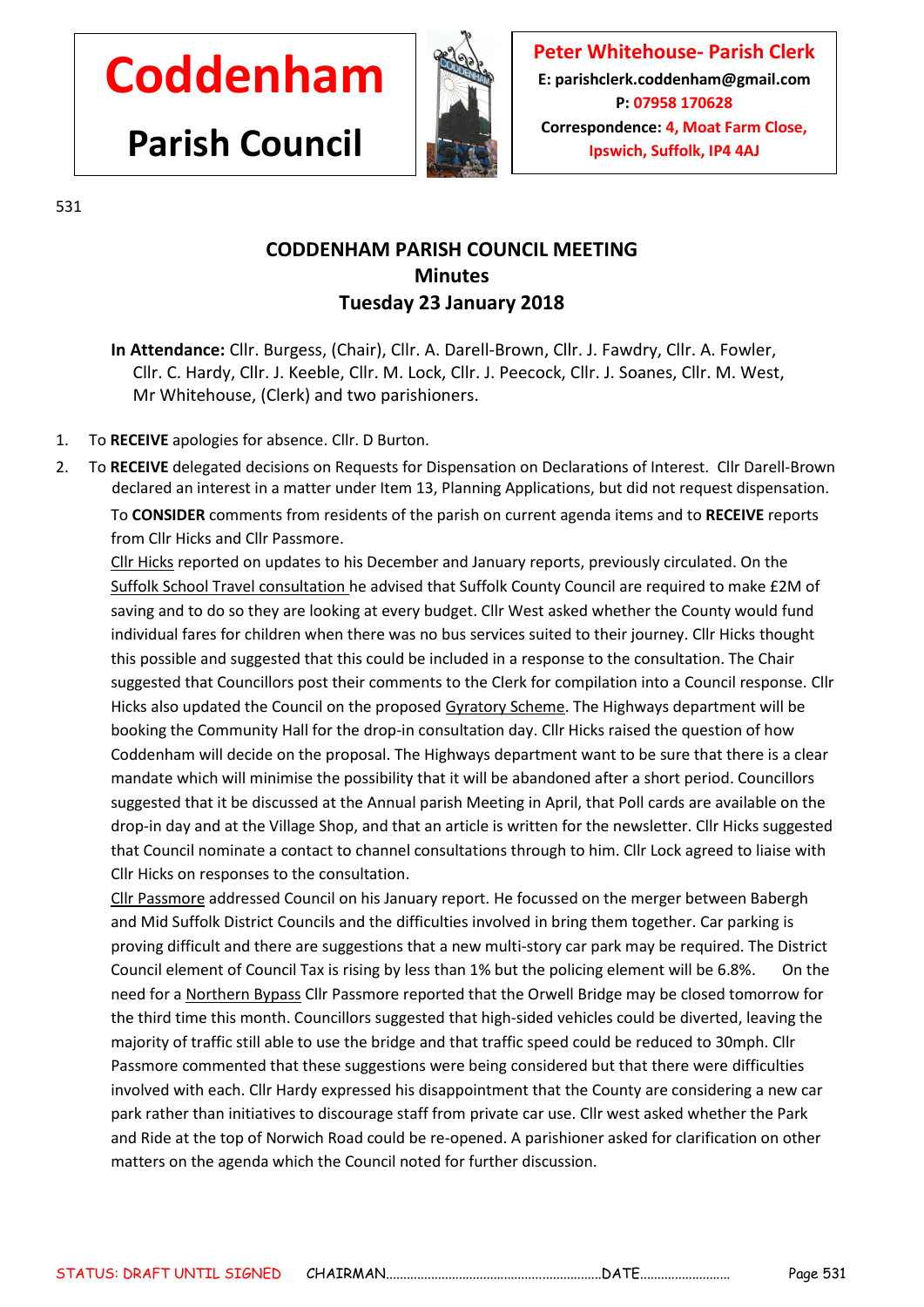- 3. To APPROVE the Minutes of the Parish Council meeting held on 28<sup>th</sup> November 2017. Following discussion draft Minute 7 was amended to read: "*Following discussion the proposal to amend Standing Order 15 was withdrawn and a policy was adopted to deal with requests for consultation on planning applications following the general principles outlined in the report.*" Minute 13 was amended to add after AGREED, *"in light of the resolution under Item 11, Council discussed arrangements for adjusting the budget if the grant application was successful and it was agreed that the matter could be dealt with at the next meeting in January."* Approval of the Minutes was **deferred** to next meeting pending redrafting.
- 4. To **RECEIVE** progress reports on matters arising from previous meetings.

Cllr Burgess reported that Miss Jacques has advised she wants to retire from looking after the Village Info Box. Miss Jacques intended to do so last year but as there was no one else to take over she agreed to continue and has done so for a further twelve months. Mr James Chapman has volunteered to take over the task and Miss Jacques is now able to step back. Cllr Burgess raised a matter regarding the provision of gifts of appreciation from Council to parishioners who had provided voluntary service to the Community. The Clerk has been advised that there is no power in the Local Government Act 1972 or other legislation which allows parish councils to give gifts of appreciation funded from the public purse. Cllr Hardy suggested that individual councillors might make a personal contribution toward a gift when the occasion arose. Cllr Burgess advised that Cllr Lock had offered to fund a gift from the proceeds of the Supper at Seven events which the Clerk advised was possible using funds which had not yet been transferred to the Council accounts.

Council agreed with the Chair's suggestion that it formally record its appreciation and that the Clerk write to thank Miss Jacques for her extended efforts in looking after the Info Box over the last two years.

- 5. To **CONSIDER** a Schedule of Meetings for 2018/19. Following discussion Cllr Fowler **PROPOSED** that this item be deferred until the meeting on 19th April. **Agreed**
- 6. To **RECEIVE** a Verbal Report on Discussions with the Trustees of the Day Foundation and Consider Recommendations on the Precept.

Cllr Fawdry advised that the Day Foundation were meeting on January 25<sup>th</sup> and were minded to agree to the Council's request for funding, possibly on a recurring basis whilst consideration is given to the possibility of running the Hall as a Charity or a Trust. Councillors discussed the practical difficulties in making a decision to revise the agreed precept before the deadline of January  $31<sup>st</sup>$ , following which it was agreed that a further meeting of Council should be arranged for Tuesday 30<sup>th</sup> January to deal with any response from the Day Foundation.

7. To **CONSIDER** a recommendation on the Supper at Seven Events from the Community and Sports Hall Committee.

Cllr Lock introduced the report and Proposed that Council accept the recommendation of the Community and Sports Hall Committee. Seconded by Cllr Soanes. **Agreed**

8. To **RECEIVE** a Verbal Report on the Parish Council Spring Newsletter from the Parish Newsletter Working Group.

Cllr Hardy advised Council that the deadline for articles for the newsletter was March  $31<sup>st</sup>$  to ensure that copies were available for the Annual Parish Meeting, but that earlier submissions would be appreciated. Cllr Darrell-Brown asked that notices of Births Deaths and Marriages be sent to her, but only from relatives of the families concerned.

9. To **RECEIVE** a report from Cllr Lock and Cllr Soanes on the suggestions for expenditure of the Community Infrastructure Grant. The Report was **Received**.